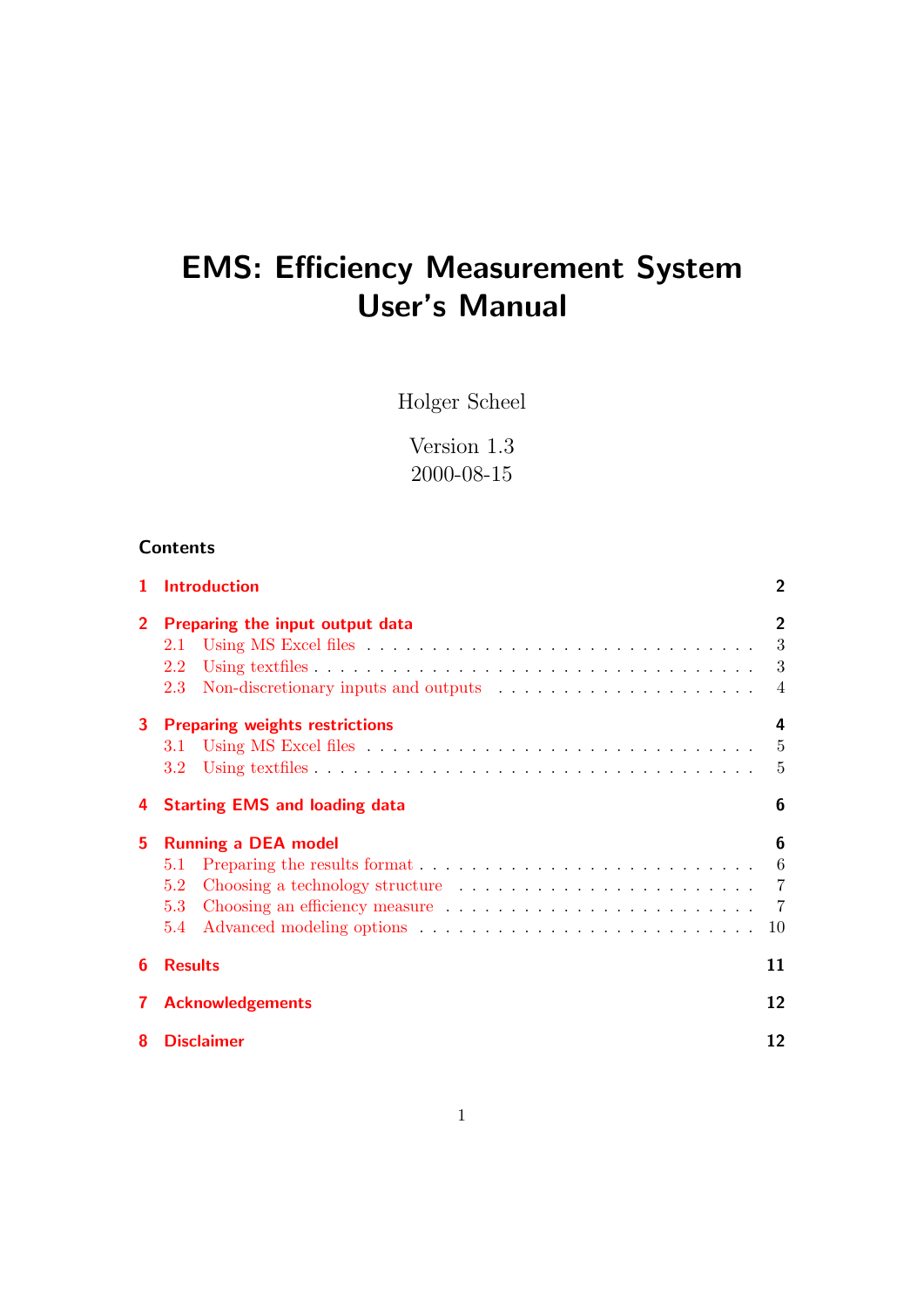## <span id="page-1-0"></span>1 Introduction

Efficiency Measurement System (EMS) is a software for Windows 9x/NT which computes Data Envelopment Analysis (DEA) efficiency measures. This manual is intended to be an introduction to the usage of the software. It is not an introduction to DEA which you can found e. g. in the following books:

- H. O. FRIED, C. A. K. LOVELL, and S. SCHMIDT (1993), The measurement of productive efficiency: Techniques and applications, Oxford University Press, New York
- R. FÄRE, S. GROSSKOPF, and C. A. K. LOVELL  $(1994)$ , *Production Frontiers*, Cambridge University Press, Cambridge
- A. CHARNES, W. W. COOPER, A. Y. LEWIN, and L. M. SEIFORD (1994), Data Envelopment Analysis: Theory, Methodology, and Application, Kluwer Academic Publishers, Dordrecht
- W. W. COOPER, L. M. SEIFORD, and K. TONE (2000), Data Envelopment Analysis: A Comprehensive Text with Models, Applications, References and DEA-Solver Software, Kluwer Academic Publishers, Norwell, Massachusetts

The latest news about EMS, downloads and bugfixes you'll find on the EMS homepage:

#### <http://www.wiso.uni-dortmund.de/lsfg/or/scheel/ems/>

EMS uses the LP Solver DLL [BPMPD](http://www.sztaki.hu/~meszaros/bpmpd/) 2.11 by Csaba Mészáros for the computation of the scores (Sources: [http://www.netlib.org\)](http://www.netlib.org). It is an interior point solver.

If you have questions which are not answered in the following paragraphs or if you have suggestions for further developments send an email to

[H.Scheel@wiso.uni-dortmund.de](mailto:H.Scheel@wiso.uni-dortmund.de)

## <span id="page-1-1"></span>2 Preparing the input output data

The first and probably most difficult step in an efficiency evaluation is to decide which input and output data should be included. EMS accepts data in MS Excel or in text format. Additionally to "standard" inputs and outputs EMS can also handle "nondiscretionary" inputs and outputs (i. e., data which are not controlled by the DMUs). The next sections describe how the data files should be prepared for EMS. The size of your analysis is limited by the memory of your PC. I. e., there is theoretically no limitation of the number of DMUs, inputs and outputs in EMS. Although the code is not optimized for large scale data, we successfully solved problems with over 5000 DMUs and about 40 inputs and outputs. (Please let me know your experience with larger datasets.)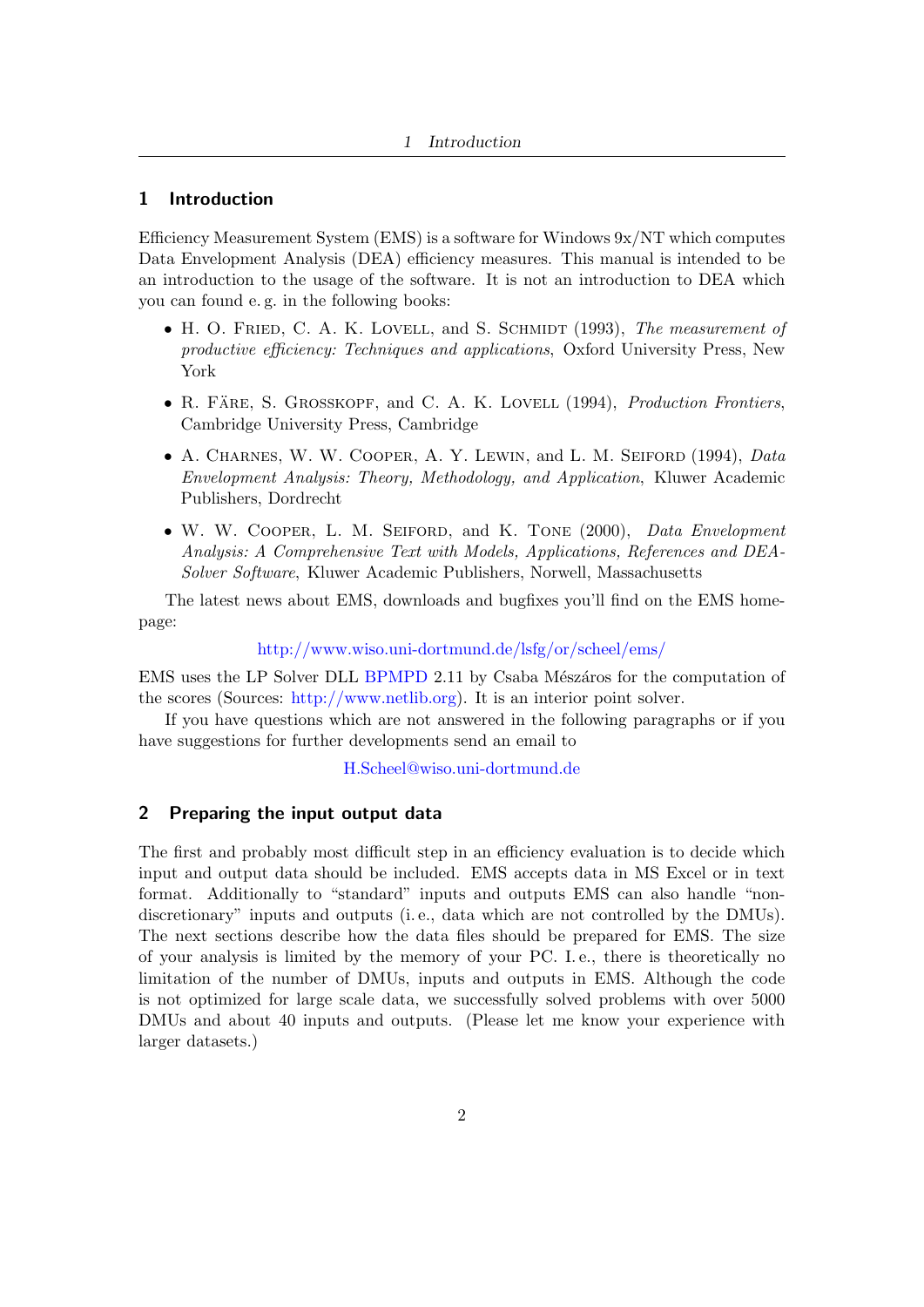## <span id="page-2-0"></span>2.1 Using MS Excel files

EMS accepts Excel 97 (and older) files (\*.xls). The input output data should be collected in one worksheet. Don't use formulas in this sheet, it should only contain the pure data and nothing else. EMS needs the following data format:

| )ata |
|------|
|      |
|      |
|      |

- The name of the worksheet must be "Data".
- The first line contains the input/output names. First inputs, then outputs.
- Input names contain the string "{I}".
- Output names contain the string "{0}".
- The first column contains the DMU names.

Cf. the example file EXAMPLE.XLS

#### <span id="page-2-1"></span>2.2 Using textfiles

For those who prefer another spreadsheet software than MS Excel, EMS accepts also plain textfiles (\*.txt). For reading textfiles correctly EMS needs the file schema.ini which contains some formatting information. The following is necessary for using textfiles with EMS:

## schema.ini

- Put schema.ini in the same directory where your textfiles are.
- Modify schema.ini by replacing "[Yourfile.txt]" by the name of your file.

The textfile which contains the input output data should then satisfy the following:

- Columns are separated by Tabs. Make sure that exactly one Tab appears between two columns and that you don't have Tabs at other places in the file (e. g. at the end). You can check this in a texteditor by making the Tabs "visible".
- Input names contain the string " $\{I\}$ ".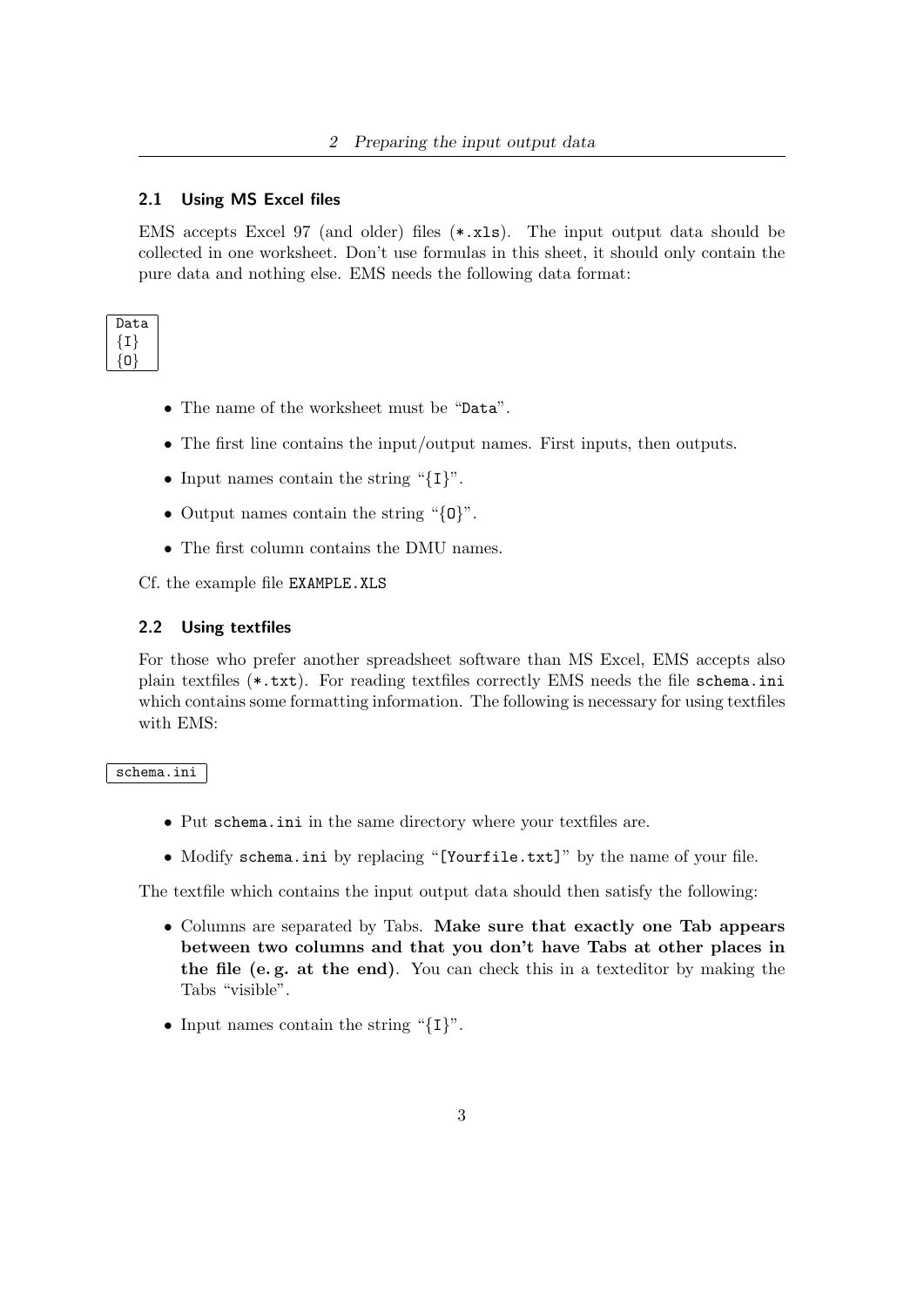- Output names contain the string "{0}".
- The first column contains the DMU names.

Cf. the example file EXAMPLE.TXT.

#### <span id="page-3-0"></span>2.3 Non-discretionary inputs and outputs

EMS accepts non-discretionary data if in the data file the corresponding input name contains " $\{IN\}$ " instead of " $\{I\}$ ", or the corresponding output name contains " $\{ON\}$ " instead of "{O}".

When EMS computes an efficiency score (which is a distance to the efficient frontier) it doesn't alter the values of non-discretionary data. I. e., the distance will only be computed in the directions of the "normal" (descretionary) inputs and outputs while the non-discretionary are fixed.

Literature: EMS uses the idea of R. D. BANKER and R. C. MOREY (1986), Efficiency Analysis for Exogenously Fixed Inputs and Outputs, Operations Research, 34, 513–521. See also for an overview: M. Staat (1999), Treating non-discretionary variables one way or the other: Implications for efficiency scores and their interpretation, In G. Westermann (ed.), Data Envelopment Analysis in the Service Sector, pp. 23–50, Gabler, Wiesbaden.

#### <span id="page-3-1"></span>3 Preparing weights restrictions

You can specify weights restrictions of the form  $W(p,q) \geq 0$ , where p is the vector of input weights and  $q$  is the vector of output weights (or shadow prices). Hence, you can incorporate both "Cone Ratio" constraints and "Assurance Region" constraints.

Example. Suppose you have 3 inputs and 2 outputs and you want to have the restriction  $p_1 \geq p_2$  then corresponding row in the weights restriction matrix W is  $(1, -1, 0, 0, 0)$ . If you have in addition bounds on the marginal rates of substitutions like  $0.3 \leq \frac{q_1}{q_2}$  $\frac{q_1}{q_2} \leq 3$ , then you transform them into two constraints  $q_1 - 0.3q_2 \geq 0$  and  $-q_1 + 3q_2 \geq 0$ , yielding the rows  $(0; 0; 0; 1; -0.3)$  and  $(0; 0; 0; -1; 3)$  in the matrix W. Thus in this example one has

$$
W = \left(\begin{array}{rrrr} 1 & -1 & 0 & 0 & 0 \\ 0 & 0 & 0 & 1 & -0.3 \\ 0 & 0 & 0 & -1 & 3 \end{array}\right)
$$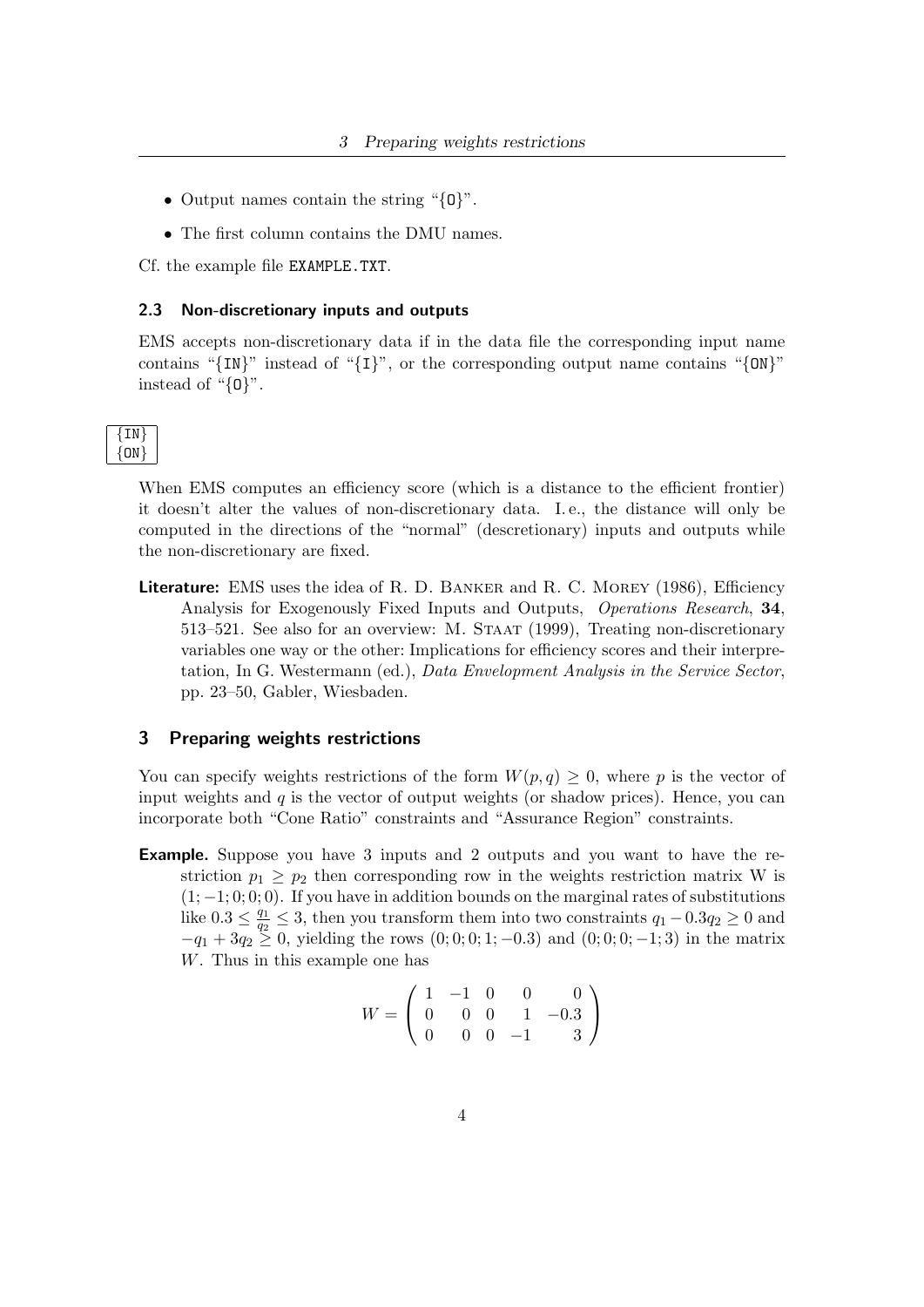Like the input output data EMS accepts weights restriction data  $W$  in MS Excel and textfiles.

## <span id="page-4-0"></span>3.1 Using MS Excel files

EMS accepts Excel 97 (and older) files (\*.xls). The weights restriction data should be collected in one worksheet. Don't use formulas in this sheet, it should only contain the pure data and nothing else. EMS needs the following data format:

#### Weights

- The name of the worksheet must be "Weights". (It can be contained in the same file as the "Data" sheet, but you may also choose another file.)
- The first row (the input/output names) should be *identical* to the corresponding Data sheet.
- The first column contains a name for each restriction.

Cf. the example file EXAMPLE.XLS

#### <span id="page-4-1"></span>3.2 Using textfiles

If you have  $W$  in a textfile, you'll have to do the same like for the input output data: First put the file schema.ini in the directory of your textfiles and modify it, i. e., replace "[Yourweightfile.txt]" by the name of your file.

The textfile which contains  $W$  should then satisfy the following:

- Columns are separated by Tabs.
- The first row (the input/output names) should be *identical* to the corresponding input output data file.
- The first column contains a name for each restriction.

Cf. the example file WEIGHTS.TXT.

Literature: See for an overview: R. ALLEN, A. ATHANASSOPOULOS, R. DYSON, and E. Thanassoulis (1997), Weights restrictions and value judgements in Data Envelopment Analysis: Evolution, development and future directions, Annals of Operations Research, 73, 13–34.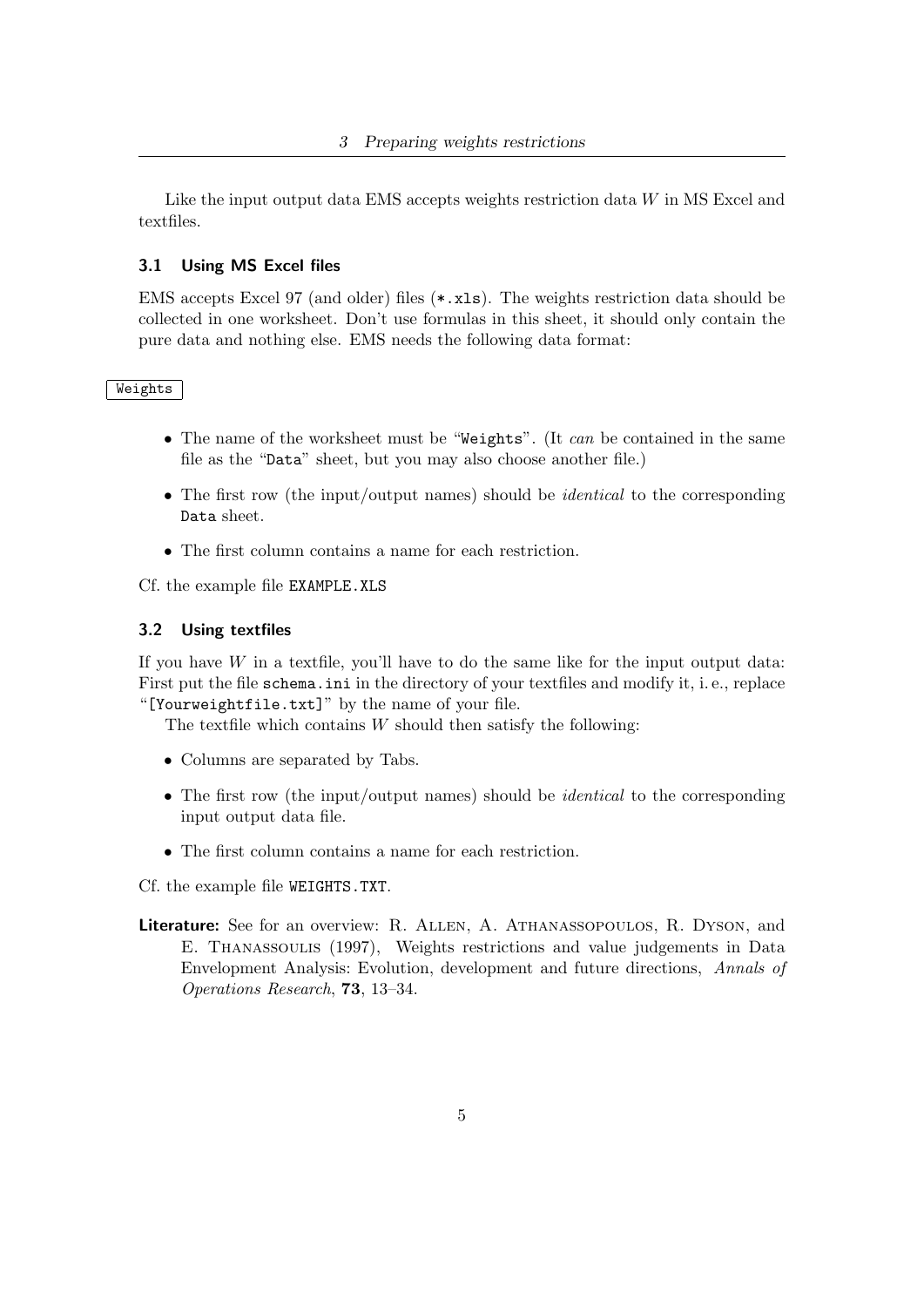## <span id="page-5-0"></span>4 Starting EMS and loading data

When you've prepared the data in Excel and/or textfiles as described above you can start EMS by clicking on it in the program folder.

## Menu File Load data (Ctrl+O)

Now you should connect EMS to the data: Your input output data can be loaded by pressing  $Ctrl+O$  (Menu File  $\rightarrow$  Load data). If you select an appropriate filename then EMS tries to connect to this file. For large scale DEA evaluations with thousands of DMUs this connection may need a few seconds. The connection was successful

- if the filename appears in the statusbar (at the bottom of the EMS window) and
- the sand clock vanishes.
- EMS does not display your data! If you want to edit your data, you should open the datafile in Excel or in your texteditor and edit it there. You should save the changes (it's not necessary to close the file) and then Load data  $(\text{Ctrl} + 0)$  in EMS again. EMS always loads the file version from the harddisk.

```
Menu File
Load Weight Restr (Ctrl+W)
```
The file which contains the matrix W can be loaded by pressing  $\mathcal{C}tr1+W$  (Menu File  $\rightarrow$ Load Weight Restr). When the file is successfully loaded its name is displayed in the statusbar (like the input output data file).

## <span id="page-5-1"></span>5 Running a DEA model

#### bpmpd.par

Before running a DEA model, make sure that the file bpmpd.par is in the same folder as your data file!

#### <span id="page-5-2"></span>5.1 Preparing the results format

| Menu DEA          |  |
|-------------------|--|
| Format $(Ctr1+F)$ |  |

Ctrl+F (Menu DEA  $\rightarrow$  Format) will display the Format dialog. Here, you may specify the number of decimals to display in the results table wich will be produced by EMS.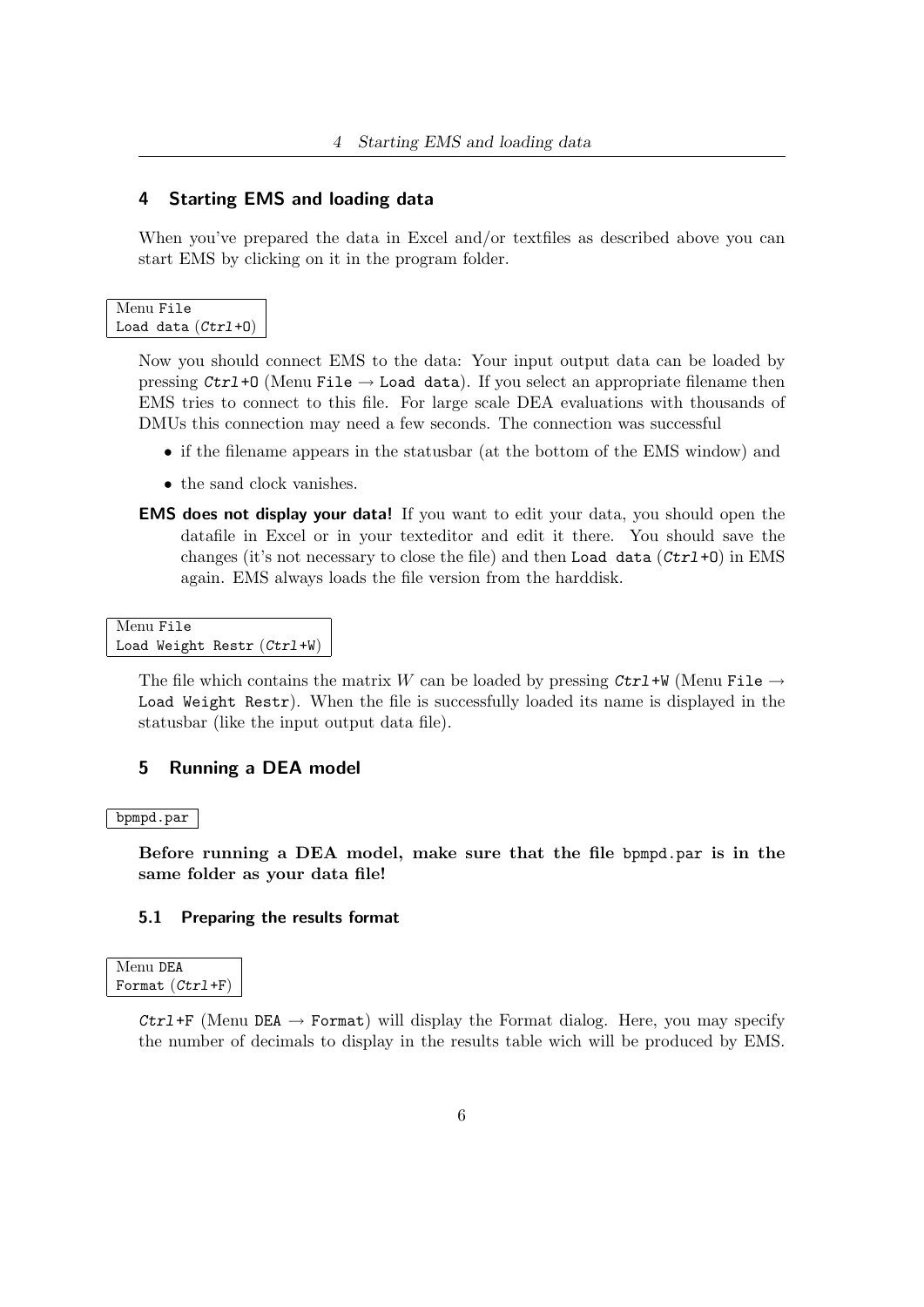Moreover, you can decide whether

- the pure input and ouput weights (shadow prices)  $p_i$  and  $q_j$  should be displayed (Option pure weights) or
- the "virtual inputs and outputs", i.e. the weights multiplied by the input and output values  $p_i \cdot x_{i0}, q_j \cdot y_{j0}$  (Option virtual inputs/outputs)

should be displayed in the results table.

#### <span id="page-6-0"></span>5.2 Choosing a technology structure

Ctrl+M (Menu DEA  $\rightarrow$  Run model) will display a dialog where you can specify the model you want to compute. Under Models you may choose between various technology structures:

```
Menu DEA
Run model (Ctr1+M)Structure
Returns to Scale
```
- convex and nonconvex envelopment,
- constant, variable, nonincreasing or nondecreasing returns to scale.

#### <span id="page-6-1"></span>5.3 Choosing an efficiency measure

An efficiency measure quantifies in one way or another a "distance" to the efficient frontier of the technology. EMS allows computation of various distances in input-, outputand non-oriented versions.

#### Orientation

An input oriented measure quantifies the input reduction which is necessary to become efficient holding the outputs constant. Symmetrically, an output oriented measure quantifies the necessary output expansion holding the inputs constant. A non-oriented measure quantifies necessary improvements when both inputs and outputs can be improved simultaneously.

It seems that in applications the choose of a certain measure mostly depends on three criteria:

• The "primal" interpretation, i. e. the meaning of the efficiency score with respect to input and output quantities,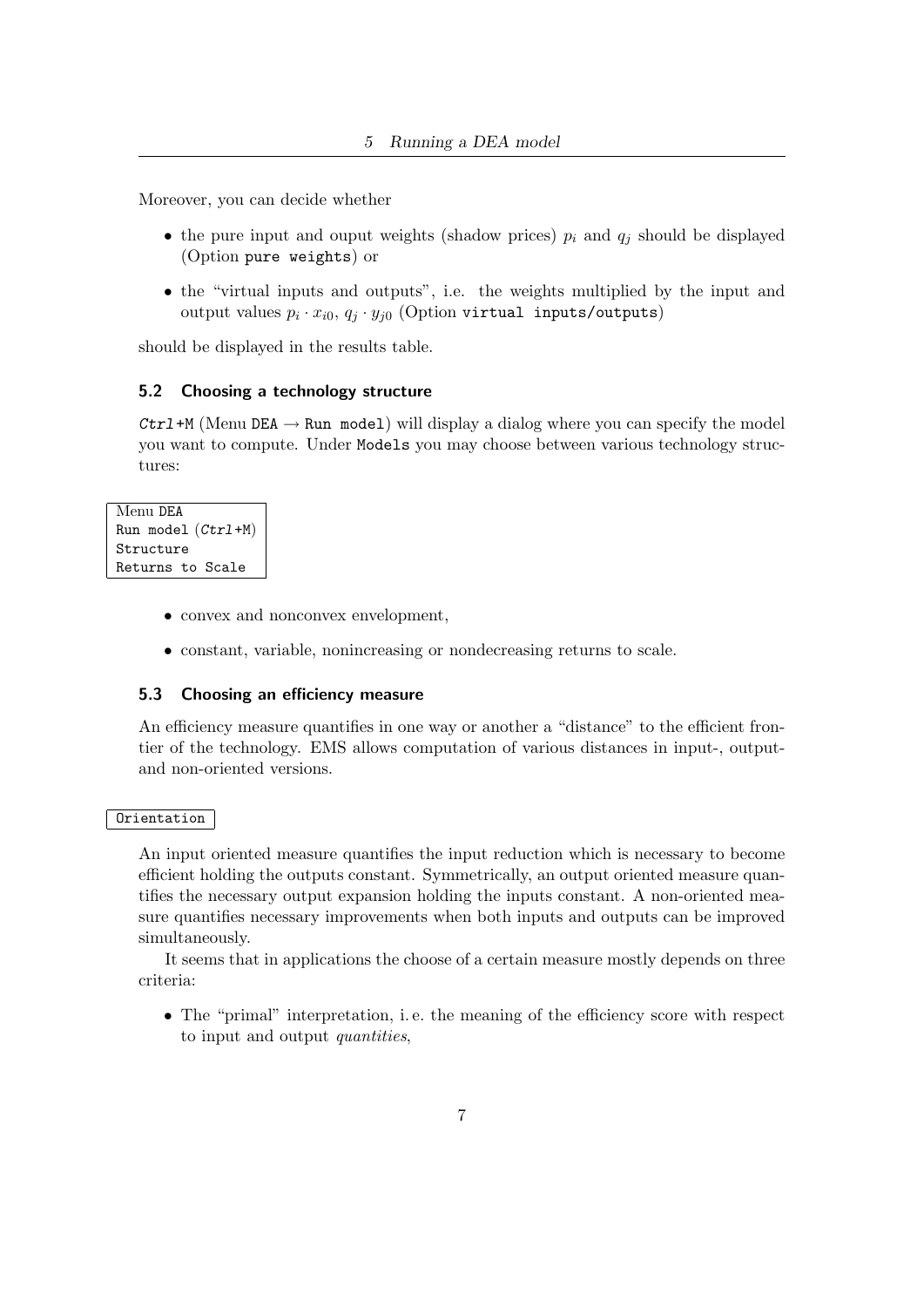- the "dual" interpretation, i. e. the meaning of the efficiency score with respect to input and output prices,
- the axiomatic properties of the efficiency measure (e. g. monotonicity, units invariance, indication of efficiency, continuity).

Most of the measures are similar with respect to these criteria, whence in this manual only essential differences are mentioned roughly<sup>[1](#page-7-0)</sup> when the measures are defined below.  $\mathcal T$  denotes the technology and  $(X^k, Y^k)$  denotes the input output data of the DMU under evaluation.

#### Distance

Radial: This measure (a.k.a. Debreu-Farrell-measure, or "radial part" of the CCR/BCC measure) indicates the necessary improvements when all relevant factors are improved by the same factor equiproportionally. Its oriented versions have nice price interpretations (cost reduction/revenue increase), but it doesn't indicate Koopmans efficiency.

| non-oriented: | $\max\{\theta \mid ((1-\theta)X^k, (1+\theta)Y^k) \in \mathcal{T}\}\$ |
|---------------|-----------------------------------------------------------------------|
| input:        | $\min\{\theta \mid (\theta X^k, Y^k) \in \mathcal{T}\}\$              |
|               | output: $\max\{\phi \mid (X^k, \phi Y^k) \in \mathcal{T}\}\$          |

See M. J. FARRELL (1957), The measurement of productive efficiency, *Journal of* the Royal Statistical Society, Series A, 120(3), 253–290.

Additive: This measure quantifies the maximal sum of absolute improvements (input reduction/output increase measured in "slacks"). It has a price interpretation (as difference between actual and maximal profit) and indicates Koopmans efficiency but it isn't invariant with respect to units of measurement.

| non-oriented: $\max \left\{ \sum_i s_i + \sum_j t_j \mid (X^k - s, Y^k + t) \in \mathcal{T}, (s, t) \geq 0 \right\}$ |
|----------------------------------------------------------------------------------------------------------------------|
| input: $\max\left\{\sum_i s_i \mid (X^k - s, Y^k) \in \mathcal{T}, s \geq 0\right\}$                                 |
| output: $\max \left\{ \sum_j t_j \mid (X^k, Y^k + t) \in \mathcal{T}, t \geq 0 \right\}$                             |

See A. CHARNES, W. W. COOPER, B. GOLANY, L. SEIFORD, and J. STUTZ (1985), Foundations of Data Envelopment Analysis for Pareto-Koopmans efficient empirical production functions, *Journal of Econometrics*, **30**, 91–107.

<span id="page-7-0"></span><sup>&</sup>lt;sup>1</sup>A more detailed overview is given (in German) in H. SCHEEL (2000), *Effizienzmaße der Data Envel*opment Analysis, Gabler, Wiesbaden.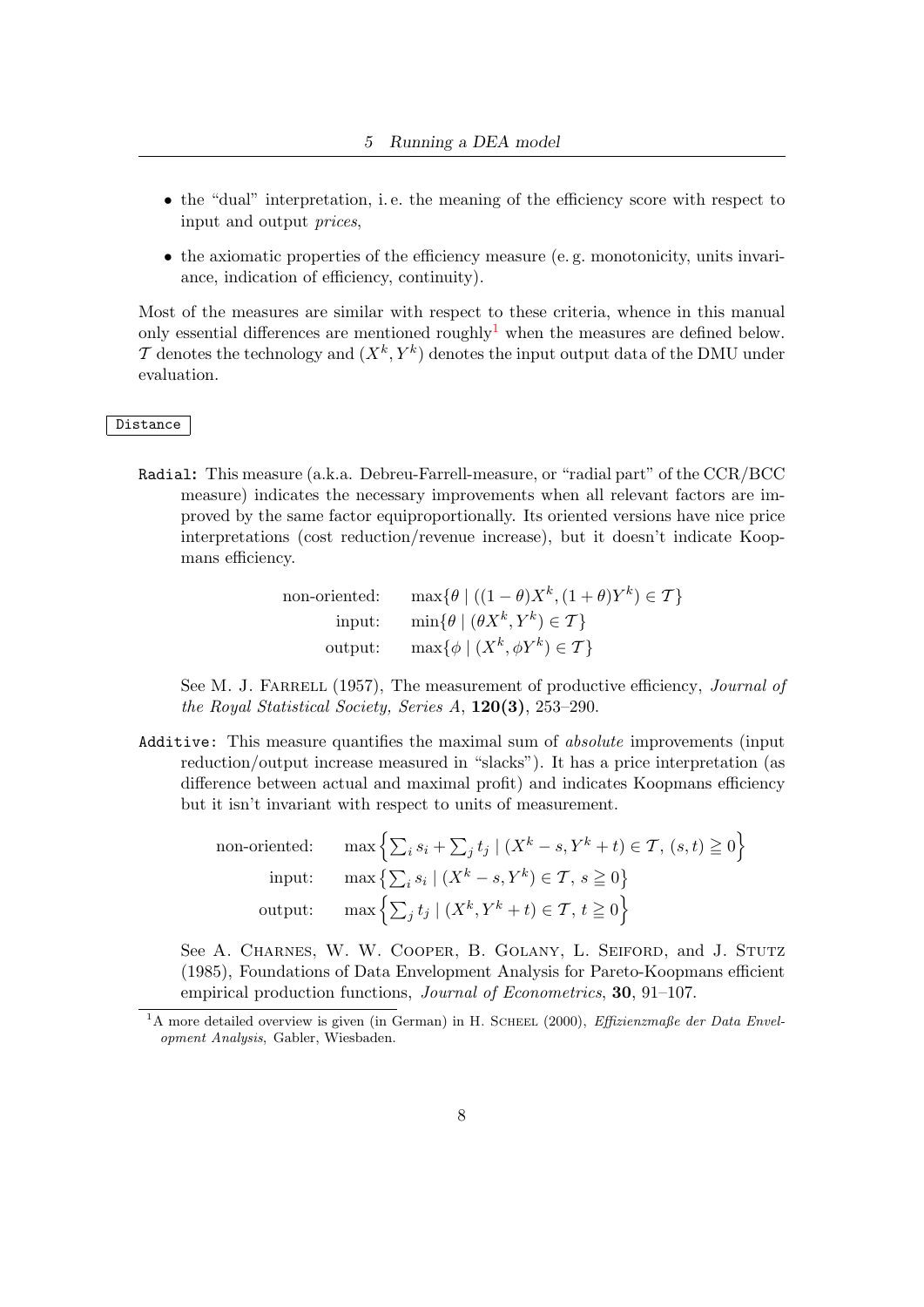If you want to compute a *weighted* objective function  $\sum_i w_i \cdot s_i$  you can do this by preprocessing the data; e.g. you may multiply each input/output  $i$  by the corresponding  $w_i$ .

maxAverage: This measure (a.k.a. Färe-Lovell or Russell or SBM measure) quantifies the maximal average of relative improvements (input reduction/output increase measured in percentages of the current level). It has no straightforward price interpretation but it is both an indicator for Koopmans efficiency (for positive data) and units invariant. The symbol  $\odot$  denotes the componentwise product of two vectors, i. e.

$$
((1-\theta)\odot X^{k},(1+\phi)\odot Y^{k}):=((1+\theta_{1})X_{1}^{k},\ldots,(1+\theta_{m})X_{m}^{k};(1+\phi_{1})Y_{1}^{k},\ldots,(1+\phi_{n})Y_{n}^{k}).
$$

$$
\text{non-or.:}\quad
$$

non-or.: 
$$
\max \left\{ \frac{\sum_{i:X_i^k>0} \theta_i + \sum_{j:Y_j^k>0} \phi_j}{\sum_{i:X_i^k>0} 1 + \sum_{j:Y_j^k>0} 1} \middle| \begin{array}{l} (\theta, \phi) \ge 0, \\ ((1 - \theta) \odot X^k, (1 + \phi) \odot Y^k) \in \mathcal{T} \end{array} \right\}
$$
  
input: 
$$
\min \left\{ \frac{\sum_{i:X_i^k>0} \theta_i}{\sum_{i:X_i^k>0} 1} \middle| (\theta \odot X^k, Y^k) \in \mathcal{T}, \theta \le \vec{1} \right\}
$$
  
output: 
$$
\max \left\{ \frac{\sum_{j:Y_j^k>0} \phi_j}{\sum_{j:Y_j^k>0} 1} \middle| (X^k, \phi \odot Y^k) \in \mathcal{T}, \phi \ge \vec{1} \right\}
$$

outp

See R. FÄRE and C. A. K. LOVELL  $(1978)$ , Measuring the technical efficiency of production, Journal of Economic Theory, 19, 150–162.

minAverage: This measure quantifies the minimal average of relative improvements which is *necessary* to become weakly efficient. (Weak efficiency means there does not exist a point in the technology set which is better in every input and output. We denote the weakly efficient subset of T by  $\partial \mathcal{T}$ .) Notice that for a weakly efficient point an arbitrary small improvement suffices to become Koopmans efficient whence the minAverage measure also quantifies the infimum average of improvements which is necessary to become Koopmans efficient.

It has neither a straightforward price interpretation nor is it an indicator for Koopmans efficiency but it is units invariant.

non-or.: 
$$
\min \left\{ \frac{\sum_{i:X_i^k>0} \theta_i + \sum_{j:Y_j^k>0} \phi_j}{\sum_{i:X_i^k>0} 1 + \sum_{j:Y_j^k>0} 1} \middle| \begin{array}{l} (\theta, \phi) \ge 0, \\ ((1 - \theta) \odot X^k, (1 + \phi) \odot Y^k) \in \partial \mathcal{T} \end{array} \right\}
$$
  
input: 
$$
\max \left\{ \frac{\sum_{i:X_i^k>0} \theta_i}{\sum_{i:X_i^k>0} 1} \middle| (\theta \odot X^k, Y^k) \in \partial \mathcal{T}, \theta \le \vec{1} \right\}
$$
  
output: 
$$
\min \left\{ \frac{\sum_{j:Y_j^k>0} \phi_j}{\sum_{j:Y_j^k>0} 1} \middle| (X^k, \phi \odot Y^k) \in \partial \mathcal{T}, \phi \ge \vec{1} \right\}
$$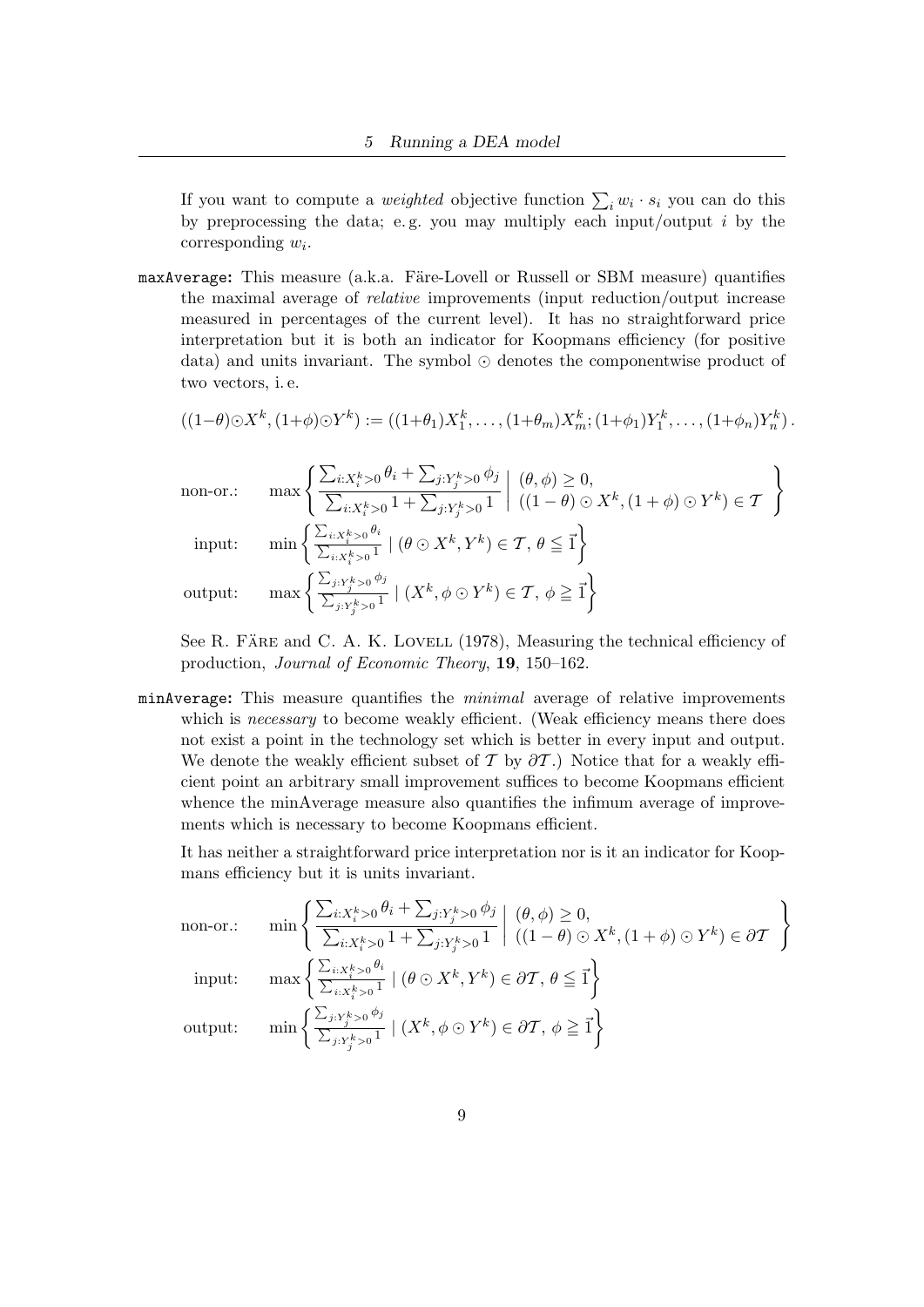This measure is based on ideas in A. Charnes, J. J. Rousseau, and J. H. Semple (1996), Sensitivity and Stability of Efficiency Classifications in Data Envelopment Analysis, *The Journal of Productivity Analysis*, **7**, 5–18. See also W. BRIEC (1999), Hölder distance function and measurement of technical efficiency,  $Journal$ of Productivity Analysis, 11, 111–132.

#### **Superefficiency**

If you choose a radial distance then EMS allows you to compute so called "superefficiency" scores by checking the box. For inefficient DMUs the superefficiency score coincides with the standard score defined above. For efficient DMUs a score is computed which indicates the maximal radial change which is feasible such that the DMU remains efficient. Formally, it is defined like the standard score but the DMU under evaluation is excluded from the constraints (i. e. the definition of the technology set). See P. Andersen and N. C. Petersen (1993), A Procedure for Ranking Efficient Units in Data Envelopment Analysis, Management Science, 39, 1261–1264.

## big

If you have chosen the superefficiency model, then in the results table a score  $=$  big may appear. This means that the DMU remains efficient under arbitrary large increased inputs (input oriented) or decreased outputs (output oriented), respectively.

#### Restrict weights

If you have loaded weights restrictions data, you can check this box to incorporate the weights restrictions in the model. (If the box is not checked, then the weights restrictions will be ignored.)

#### <span id="page-9-0"></span>5.4 Advanced modeling options

When you have opened the Run model dialog  $(Ctrl + M \text{ or } M \text{enu } DEA \rightarrow Run \text{ model})$  then you may specify some advanced models in Options which are described in the following paragraphs.

| Evaluation |
|------------|
| Technology |

You may specify selections of DMUs which should be computed (Evaluation) and which should be used for building the envelopment (Technology). This allows you to compute program efficiency. I.e., for each DMU selected in Evaluation a score is computed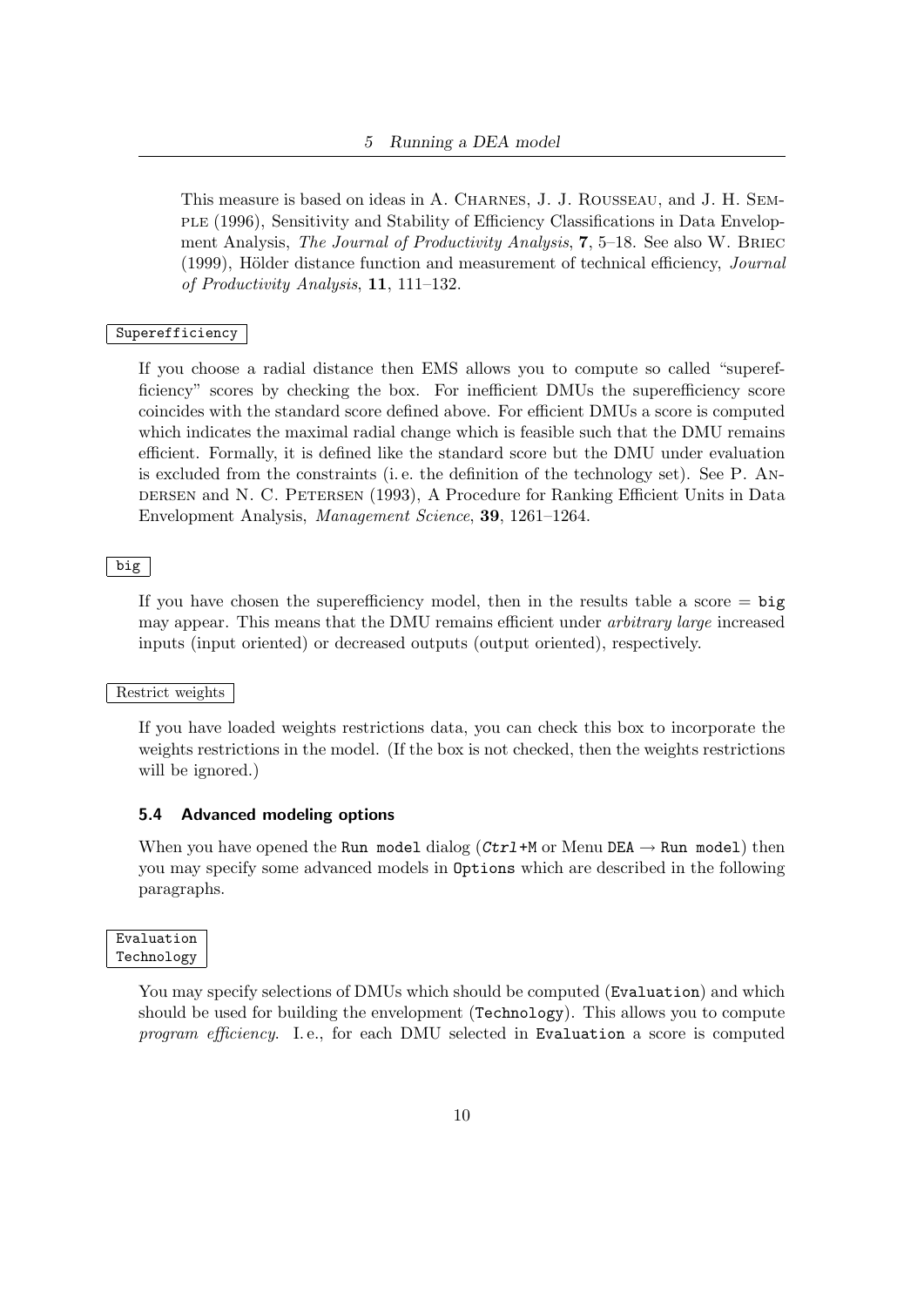constrained by the DMUs selected in Technology. The lists allow selections of multiple entries via Ctrl+click and Shift+click.

## Window Analysis Malmquist

If you have panel data sorted by periods  $T = 0, ..., t$  i.e. the first column of the data file looks like

```
DMU 1 T0
DMU 2 T0
.
.
.
DMU n T0
DMU 1 T1
.
.
.
DMU n T1
.
.
.
DMU 1 Tt
.
.
.
DMU n Tt
```
then EMS supports computation of Window Analysis and Malmquist indices.

For Window Analysis you have to specify the number of periods and the window width.

For Malmquist indices you have to specify the number of periods. EMS computes then scores  $E(t)$ - $T(t+1)$ , i.e. the DMUs of period t are evaluated with respect to the technology built by the DMUs in period  $t+1$ . The scores  $E(t)-T(t)$  can be computed by running a Window Analysis with window width  $= 1$ . Dividing these scores is left to your spreadsheet. See the Malmquist sheet in example.xls for details.

## <span id="page-10-0"></span>6 Results

If computations are finished, EMS will display the results in a table. The window caption tells which model was computed, e.g. example.xls CRS RAD IN WR-example contains the results of a DEA model based on the input output data file example.xls with constant returns to scale, radial distance, input orientation, weights restrictions with restriction matrix stored in example.xls.

The result table contains: (recall that the number of decimals to display can be modified in Menu DEA  $\rightarrow$  Format)

**DMU name.** An additional  $\{X\}$  indicates that this DMU was excluded from building the technology as specified in Technology. A DMU name without score indicates that this DMU built the technology but was not evaluated as specified in Evaluation.